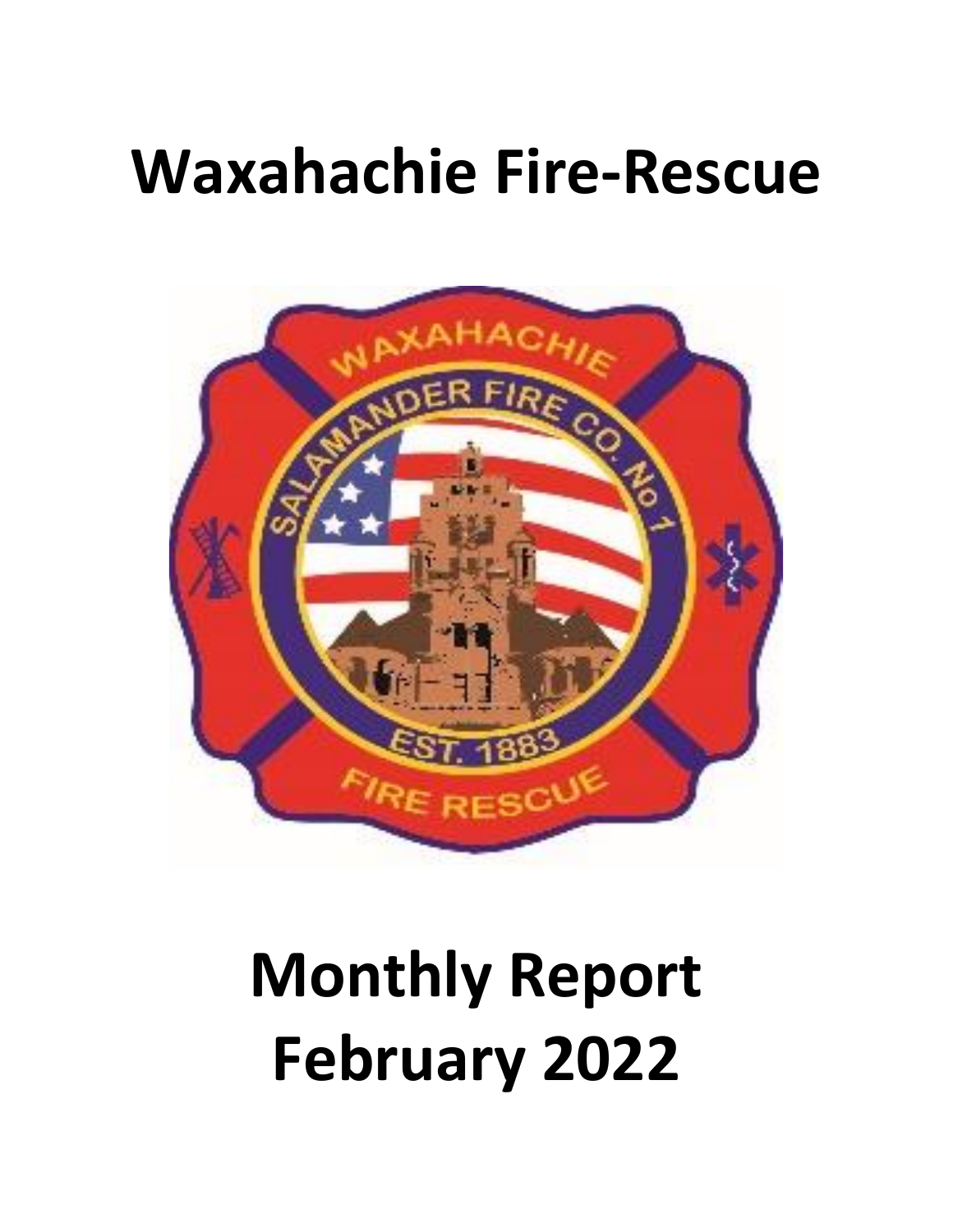

## **Fire Statistics**



| <b>Major Incident Type</b>         | Count | Percentage |
|------------------------------------|-------|------------|
| <b>Fires</b>                       | 19    | 4.25       |
| Rescue & Emergency Medical Service | 282   | 63.09      |
| Hazardous Condition (No Fire)      | 13    | 2.91       |
| Service Call                       | 64    | 14.32      |
| Good Intent Call                   | 16    | 3.58       |
| <b>False Alarm and False Call</b>  | 52    | 11.63      |
| Special Incident Type              |       | 0.22       |
| <b>Total All Calls</b>             | 447   |            |

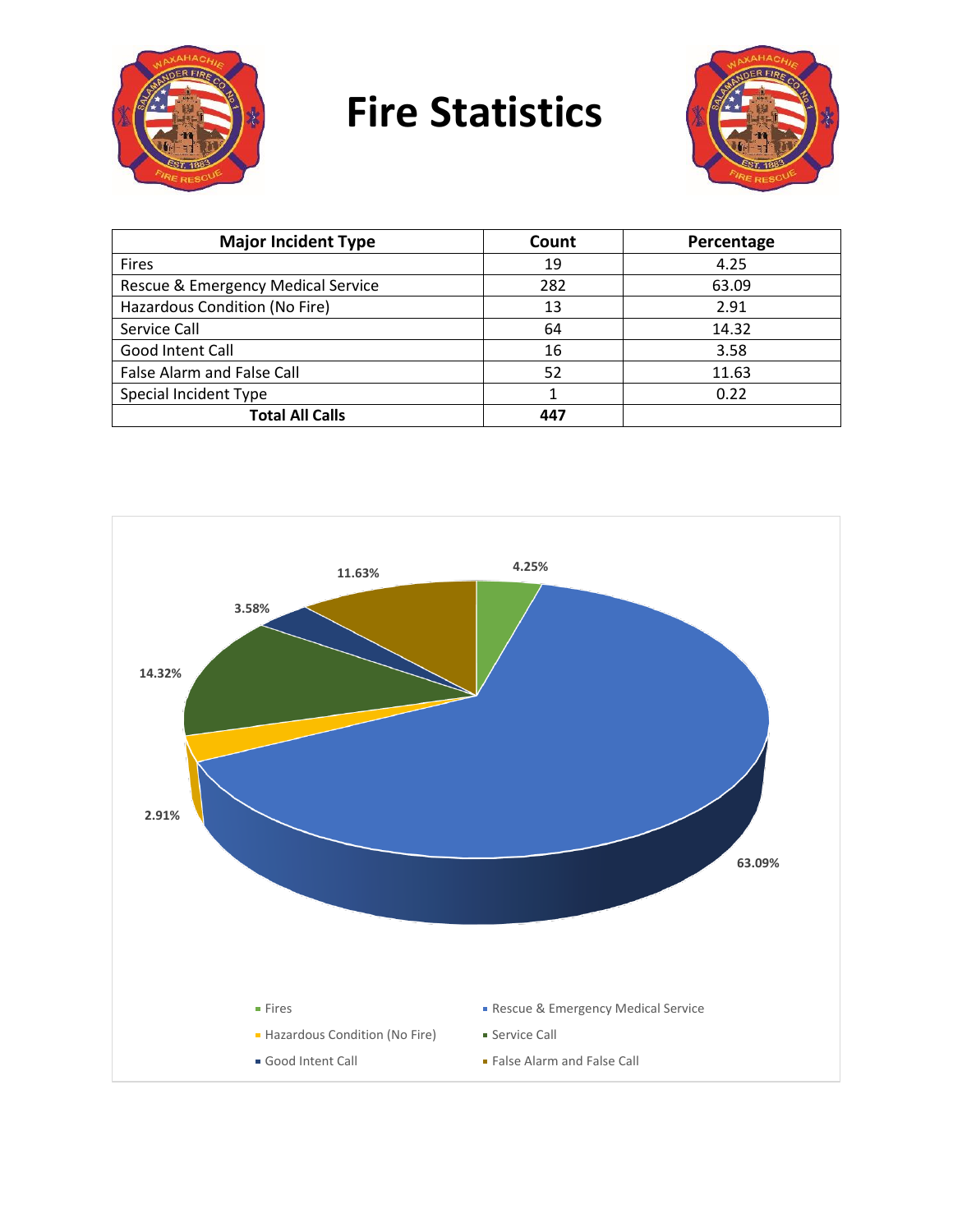

**Fire-Rescue Incident** 

### **Response Time Analysis**



| <b>Response Minutes</b>               | Count          | Percentage                         |
|---------------------------------------|----------------|------------------------------------|
| 00                                    | 3              | 0.68                               |
| 01                                    | 7              | 1.59                               |
| 02                                    | 31             | 7.03                               |
| 03                                    | 82             | 18.59                              |
| 04                                    | 73             | 16.55                              |
| 05                                    | 68             | 15.42                              |
| 06                                    | 54             | 12.24                              |
| 07                                    | 48             | 10.88                              |
| 08                                    | 20             | 4.54                               |
| 09                                    | 18             | 4.08                               |
| 10                                    | 11             | 2.49                               |
| 11                                    | 5              | 1.13                               |
| 12                                    | 4              | 0.91                               |
| 13                                    | $\overline{2}$ | 0.45                               |
| $14+$                                 | 15             | 3.40                               |
| <b>Total of All Incident Arrivals</b> | 441            | <b>Average Response Time 06:13</b> |
| <b>Cancelled Prior to Arrival</b>     | 6              |                                    |
| <b>Total Incidents</b>                | 447            |                                    |

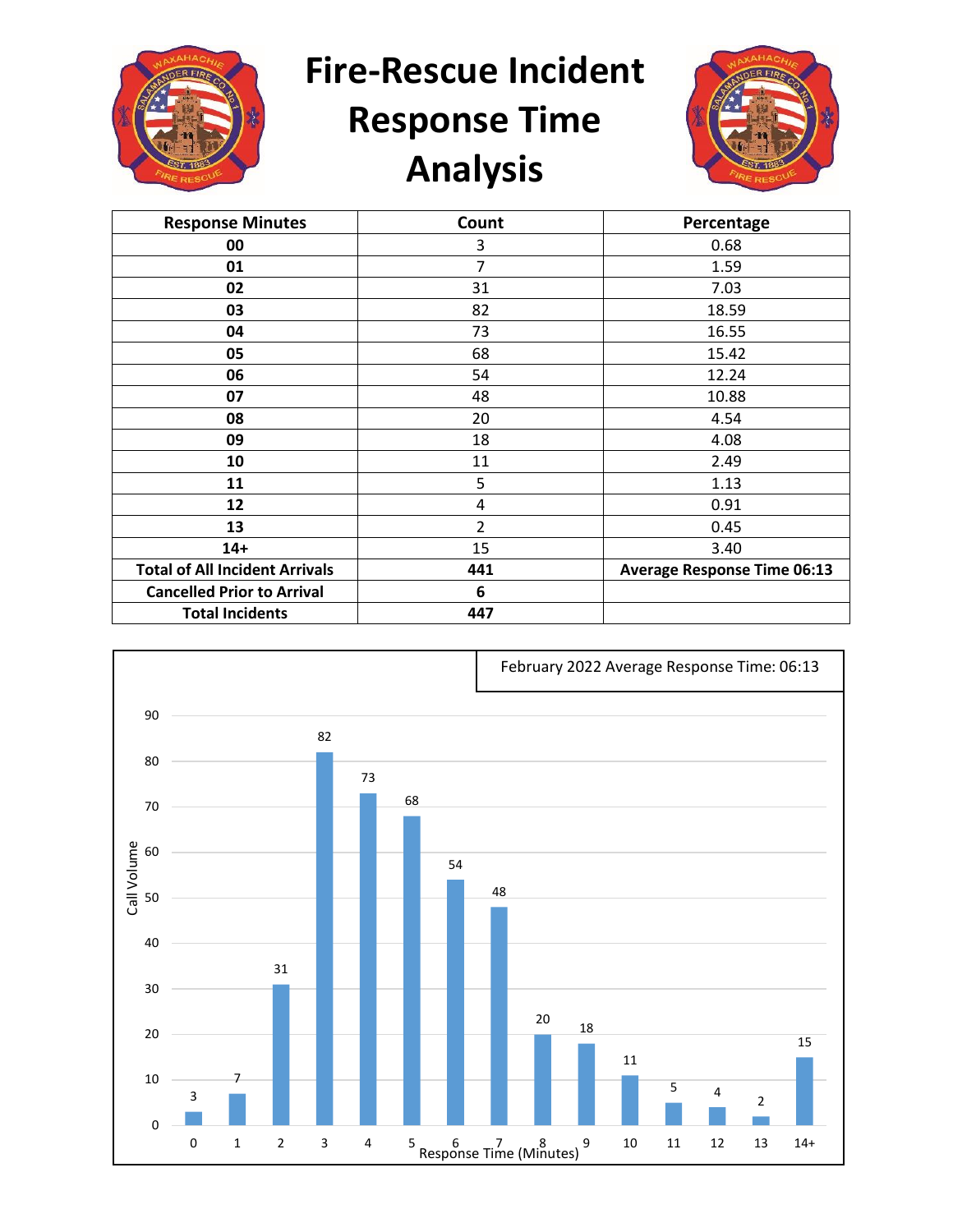

#### **Monthly Fire Prevention/Inspection Statistics**



| <b>Fire Prevention &amp; Inspection Activity</b> | Count        | Percentage |
|--------------------------------------------------|--------------|------------|
| Certificate of Occupancies                       | 6            | 9          |
| Fire Alarm Inspection                            | $\mathbf{1}$ | 1.5        |
| <b>Foster Home Inspections</b>                   | 2            | 3          |
| <b>General Inspections</b>                       | 4            | 6          |
| <b>Plan Reviews</b>                              | 32           | 47.8       |
| Site Inspections                                 | 2            | 3          |
| <b>Fire Sprinkler Inspections</b>                | 5            | 7.5        |
| Ventahood Inspections                            |              |            |
| Other Inspections                                | $\mathbf{1}$ | 1.5        |
| Re-Inspections                                   |              |            |
| <b>Total Inspections</b>                         | 53           | 79.1       |
| Consultations                                    | 11           | 16.4       |
| <b>Control Burn Authorizations</b>               |              |            |
| <b>Presentations Made</b>                        |              |            |
| <b>Total Miscellaneous Activity</b>              | 11           | 16.4       |
| Incident Response (on-duty)                      | 2            | 3          |
| Incident Response (off-duty)                     |              |            |
| <b>Total Incident Responses</b>                  | 2            | 3          |
| Fire/Arson Investigations Performed (on-duty)    | 1            | 1.5        |
| Fire/Arson Investigations Performed (off-duty)   |              |            |
| <b>Total Investigations</b>                      | $\mathbf{1}$ | 1.5        |
| <b>Total All Activities</b>                      | 67           |            |